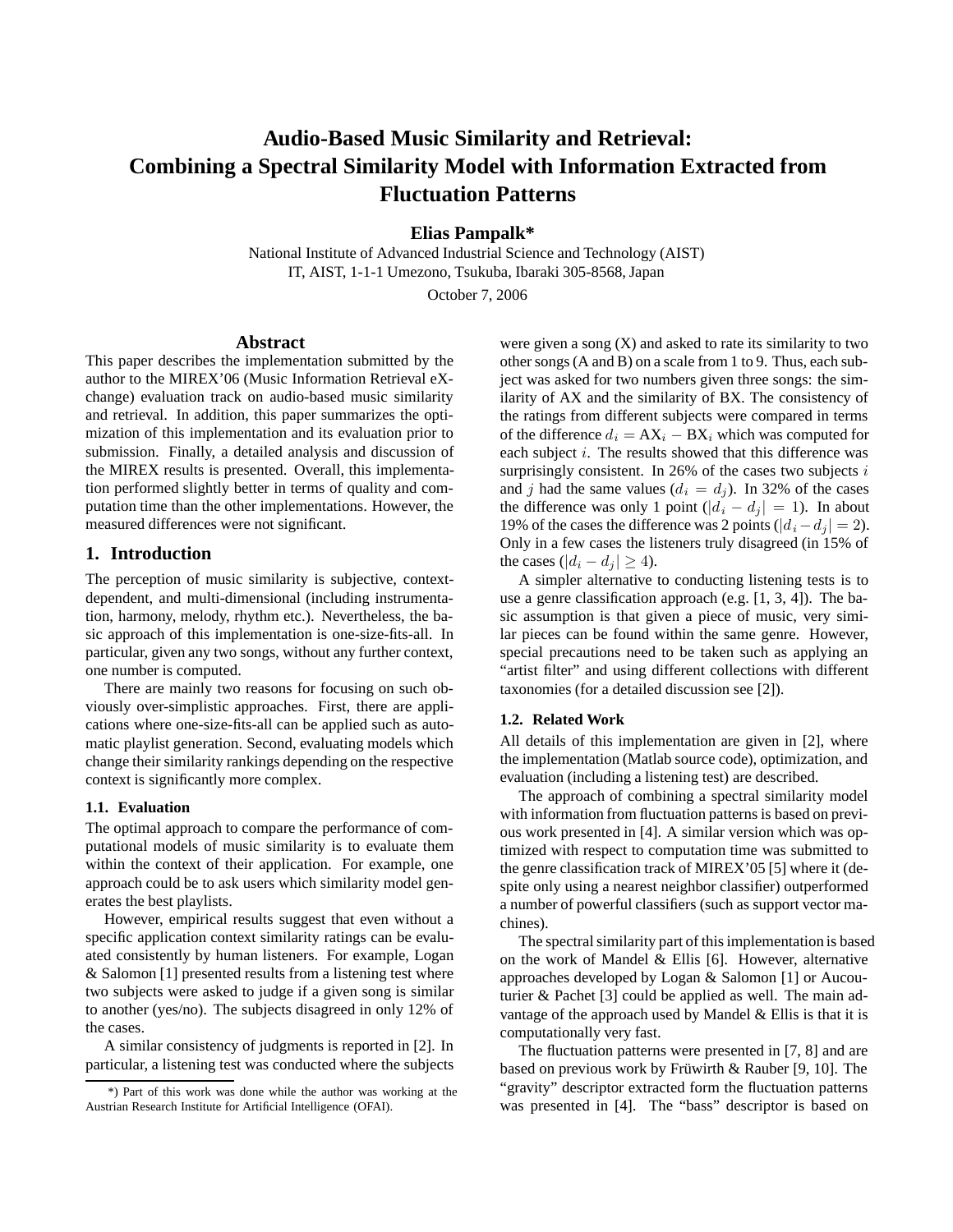work presented in [7] and was slightly modified as described in [2]. The specific implementation of the fluctuation patterns (e.g. using MFCCs) used for this implementation to compute the fluctuation patterns was first described in [5].

# **2. Implementation of G1C**

G1C stands for "Single Gaussian Combined". The implementation submitted to MIREX is described in detail in [2] including the Matlab code. In this section the techniques are only roughly summarized.

First, for each piece of music the MFCCs are computed for a maximum of two minutes from the center of the piece. In particular, a 19-dimensional MFCC vector for every 23ms of the signal is computed. The distribution of these vectors is summarized using a single Gaussian (G1) with full covariance matrix. The distance between two Gaussians is computed using a symmetric version of the Kullback Leibler divergence.

The fluctuation pattern (FP) describes the modulation of the loudness amplitudes per frequency bands. To some extent it can describe periodic beats. A FP is a two-dimensional matrix where each row corresponds to a frequency-band and each column to a modulation frequency (in the range of 0-10Hz). The values of this matrix describe how strong the fluctuation of the loudness amplitude is within a specific frequency band and at a specific modulation frequency.

To compute the fluctuation patterns the Mel spectrogram (with loudness in dB) is used. The Mel spectrogram is obtained in an intermediate step when computing the MFCCs. In the next step the energy in each frequency bands is regrouped into 12 bands. This re-grouping is done such that variations in lower frequency bands are emphasized. The Mel spectrogram is then chopped into 3 second segments. For each segment, the loudness modulation in each frequency band is computed using an FFT. The modulation frequencies are analyzed in the range of 0-10Hz. The modulation amplitudes are weighted to emphasize modulation around 4Hz based on a model of fluctuation strength [11, 12]. Specific modulation patterns are emphasized using smoothing and edge detection filters. All fluctuation patterns computed for each 3 second window are combined by computing the median of all patterns. The patterns of two pieces of music are compared by computing the Euclidean distance (and first converting the matrix into a vector by concatenating the rows).

From the FP of each song two features are extracted. One is the "gravity" (FP.G). It is the center of gravity of the FP along the modulation frequency dimension. It roughly corresponds to the perception if a piece is slow or fast. The other is the "bass" (FP.B). It is computed as the fluctuation strength of the lower frequency bands at higher modulation frequencies. The distance of two songs for each of these descriptors is computed as the absolute difference of values.

Given the four distance values (for G1, FP, FP.B, and FP.G) the overall similarity of two pieces is computed as a

weighted linear combination. The normalization and weights used are described in detail in [2]. If the inversion of the covariance necessary for G1 leads to numerical problems for any song, then the combination weight is set to zero when it is compared to any other song. The optimization and evaluation of the weights is briefly described in Section 3.

#### **2.1. Computational Resources**

The following computation times are measured running Matlab code (Windows XP) on a Pentium M 2GHz processor. Given an audio file in WAV format extracting the features for one piece of music takes about 2 seconds. Computing the spectral similarity of two songs takes about 0.1 milliseconds. The FP part of the similarity computation is much faster as it only requires computing the Euclidean distance of two vectors with 362 elements each. For each song a total of  $362 + 2 \times 19 \times 19 + 19$  (=1103) values need to be stored. (In addition to the G1 covariance matrix also the inverted covariance matrix is stored so it does not need to be recomputed for each similarity computation.) For a comparison of computation times see Section 4.5 and Figure 6.

## **3. Optimization and Evaluation**

To optimize the combination weights and to evaluate G1C a genre-based evaluation procedure was used. In particular, given a music collection containing pieces for which the genre and artist is known the following steps were computed: First, for each piece (query) all pieces from the same artist in the collection are removed. Second, the piece most similar to this query is found (according to the similarity model). If this piece is from the same genre, the score for the query piece is 1, otherwise 0. Finally, the average score for all queries is computed. This is identical to nearest neighbor genre classification, measuring the performance using leave-one-out cross-validation, and using an artist filter to ensure that training and test set contain non-overlapping sets of artists.

The combination weights of G1C were optimized using two music collections (DB-MS and DB-L described in [2]). The parameter space was evaluated using a grid search in combination with the genre-based evaluation approach. The combination which performed best in average on the two music collections, was evaluated using 4 collections (DB-S, DB-ML, DB-30, DB-XL). In addition a listening test was conducted to analyze how the genre-based results are related to judgments made by human listeners. The results of this test confirmed that improvements measured with the genrebased procedure are also measurable using a listening test. (For details see [2].)

## **4. MIREX'06 Results**

The raw data and details of the evaluation procedure can be found on the MIREX pages. $<sup>1</sup>$  This section briefly describes</sup> the listening test setup and analyzes the results.

<sup>1</sup> http://www.music-ir.org/mirex2006/index.php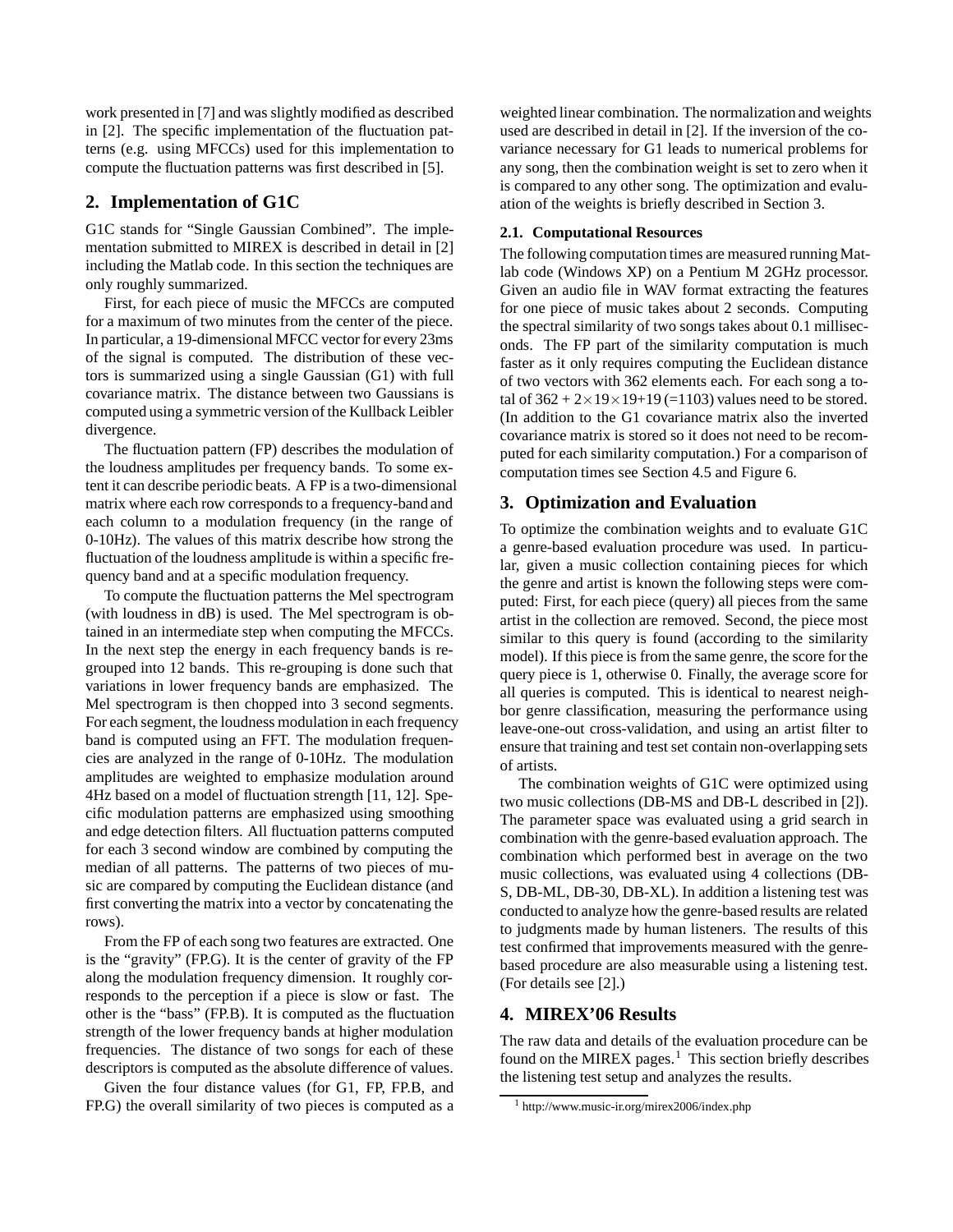## **4.1. Listening Test Setup**

To evaluate the performance of the algorithms a user study was conducted by IMIRSEL.<sup>2</sup> First, each of the 6 algorithms submitted to the contest retrieved the 5 most similar songs form the database given the query. Songs from the same artist as the query were filtered. The main reason for filtering songs from the same artist is that the intention was not to evaluate how well the submissions perform in artist identification.<sup>3</sup> Overall 60 queries were used for the listening test. Each candidate and query pair was rated by three subjects.

Only researchers working on related topics participated in the listening test. This restriction was necessary due to legal issues.<sup>4</sup> The participants were given a query song and a list of 30 candidate songs and asked to rate the similarity of each candidate song on a scale from 0-10 using a slider (with a resolution of 0.1) where 0 corresponds to not similar and 10 corresponds to very similar (fine scale). Instead of using the slider the participants could directly enter a number into a text box. Overall, 32% of the fine score ratings the participants entered are whole numbers (0,1,2,...) and 16% are half numbers  $(0.5, 1.5,...)$ . In addition, the participants were asked to rate each of the 30 songs on a broad scale with the options: not similar (NS), somewhat similar (SS), and very similar (VS).

## **4.2. Official Ranking**

The official ranking of the algorithms was computed using the data from the slider (fine scale). For each query and algorithm a score was computed. This score is the mean of the 15 (= $3\times$ 5) similarity ratings (each in the range 0-10) associated with each query/algorithm pair. In the next step the Friedman test is computed, the results of the Friedman test are then post-processed to find significant differences between algorithms. The corresponding Matlab code is:

```
[p, table, stats] = friedman(M);multcompare(stats, ...
  'ctype', 'tukey-kramer', ...
  'estimate', 'friedman', ...
  'alpha', 0.05);
```
where M is a matrix with 60 rows (corresponding to the queries) and 6 columns (corresponding to the algorithms). The Friedman test was chosen because it is a non-parametric test which does not assume a normal distribution of the data.

For each query the Friedman test ranks the algorithms with respect to their scores. If an algorithm is consistently ranked higher than another one, then it is significant better. On the other hand, if the algorithm A scores better for half of the queries and algorithm B for the other half, then the difference is not significant. (Note that this is the case even

|        | Mean | Median |
|--------|------|--------|
| EP     | 4.30 | 4.05   |
| TP     | 4.23 | 4.05   |
| VS     | 4.04 | 3.50   |
| LR     | 3.93 | 3.70   |
| $KWT*$ | 3.72 | 3.40   |
| $KWL*$ | 3.39 | 2.95   |

Table 1. Statistics of the average fine score per algorithm. The minimum value is 0 (not similar) and the maximum is 10 (very similar).

if algorithm B has much higher scores in average.) Estimating the significance of differences is very important as some difference are very small and wrong conclusions could easily be drawn.

The results are shown in Figure 1 (left side). Note that EP marks the G1C algorithm and "\*" marks all submissions that contain bugs according to their authors. Most of the measured differences between algorithms are not significant according to the Friedman test (at p-level 0.05). Only KWL\* performs significantly worse than some others.

#### **4.3. Other Fine Scale Results**

The right side of Figure 1 shows the results when the median is computed instead of the mean of the 15 ratings to obtain the score for each query/algorithm pair. For some query/algorithm pairs the differences between the two approaches can be very large. For example, the in contrast to the mean the median would not distinguish between 1,2,9 and 1,2,3. The advantage of using the median is that it is less sensitive to outliers. However, as can be seen the significance of the measured differences remains the same.

Figure 2 shows the results when using a balanced twoway ANOVA instead of the non-parametric Friedman test. Although the necessary assumptions are not perfectly met the results are very similar to those of the Friedman test.

Figure 3 shows the distribution of scores per query for each algorithm. As can be seen, when each of the 60 scores is computed as the mean of the respective 15 observations the normal distribution is a better approximation than in the case where the median is used.

Table 1 shows statistics of all ratings. The average ratings are lower than those reported in [2] where the mean ratings was 6.37 (one a similar scale from 1-9). The most likely reason for the difference is the that a different music collection was used. As shown in [2] the performances vary largely depending on the collection. In any case, the average values indicate that the overall quality of the similarity measures might not be satisfactory for users. To evaluate this would require tests within the application context.

### **4.4. Broad Scale Results**

Figure 4 (left side) shows how the broad scale ratings are distributed per algorithm. Overall, G1C got the largest num-

<sup>2</sup> http://www.music-ir.org/evaluation/

<sup>3</sup> For a discussion on the relationship between artist identification and music similarity see [5].

<sup>4</sup> For details see the email by Stephen Downie on the MIREX list on September 2, 2006.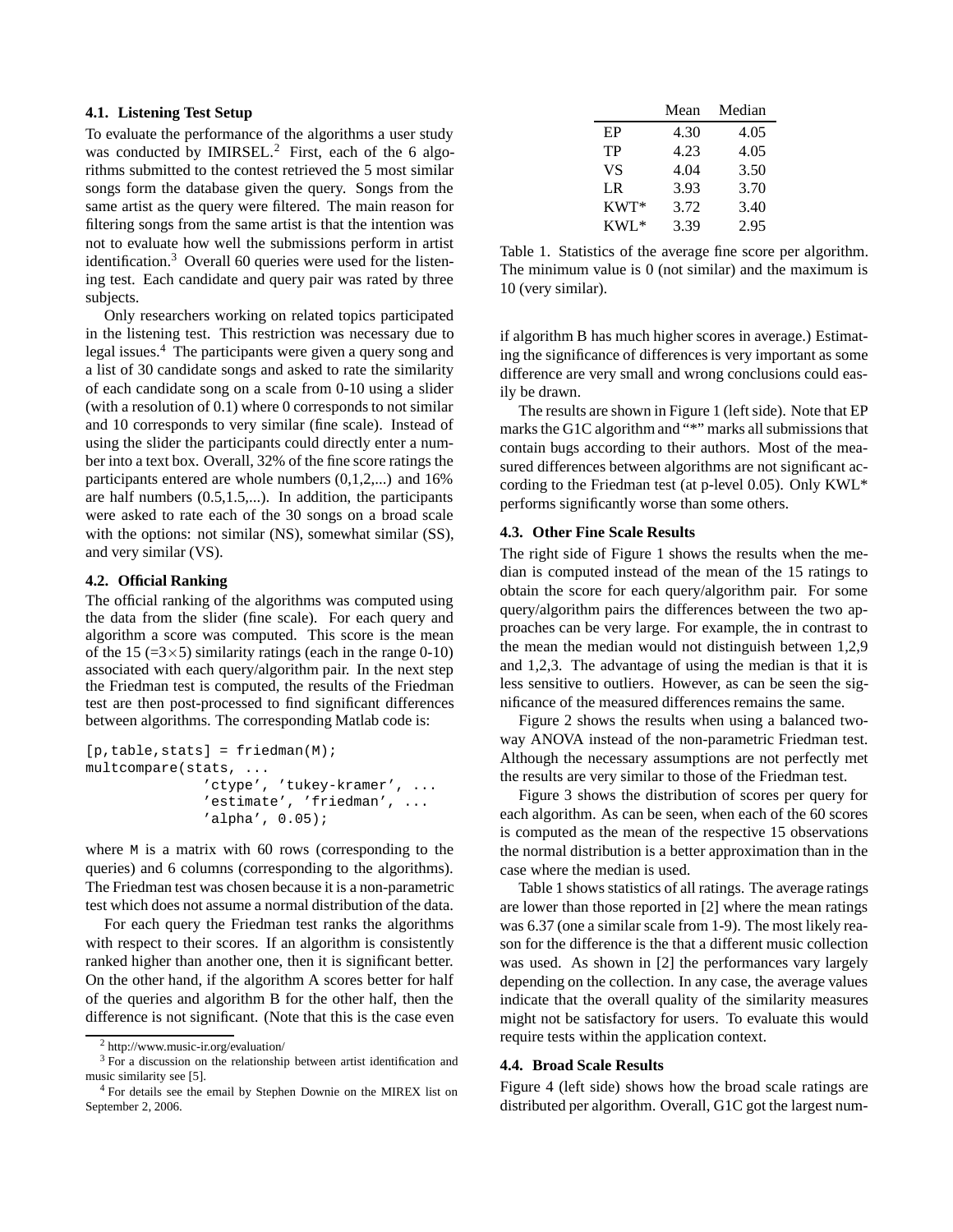

Figure 1. Evaluation results using the Friedman test. The left side shows the final ranking of the contest. The red circles mark the mean ranks computed using the Friedman test. The blue lines mark the significance bounds using a level of  $p=0.05$ . The right side differs from the left side with respect to how the score was computed per query/algorithm pair. In particular, the median was used instead of the mean.



Figure 2. Results using a balanced two-way ANOVA instead of the Friedman test (see Figure 1). The left side uses the mean and the right side uses the median to compute the score for each query/algorithm pair given the 15 observations.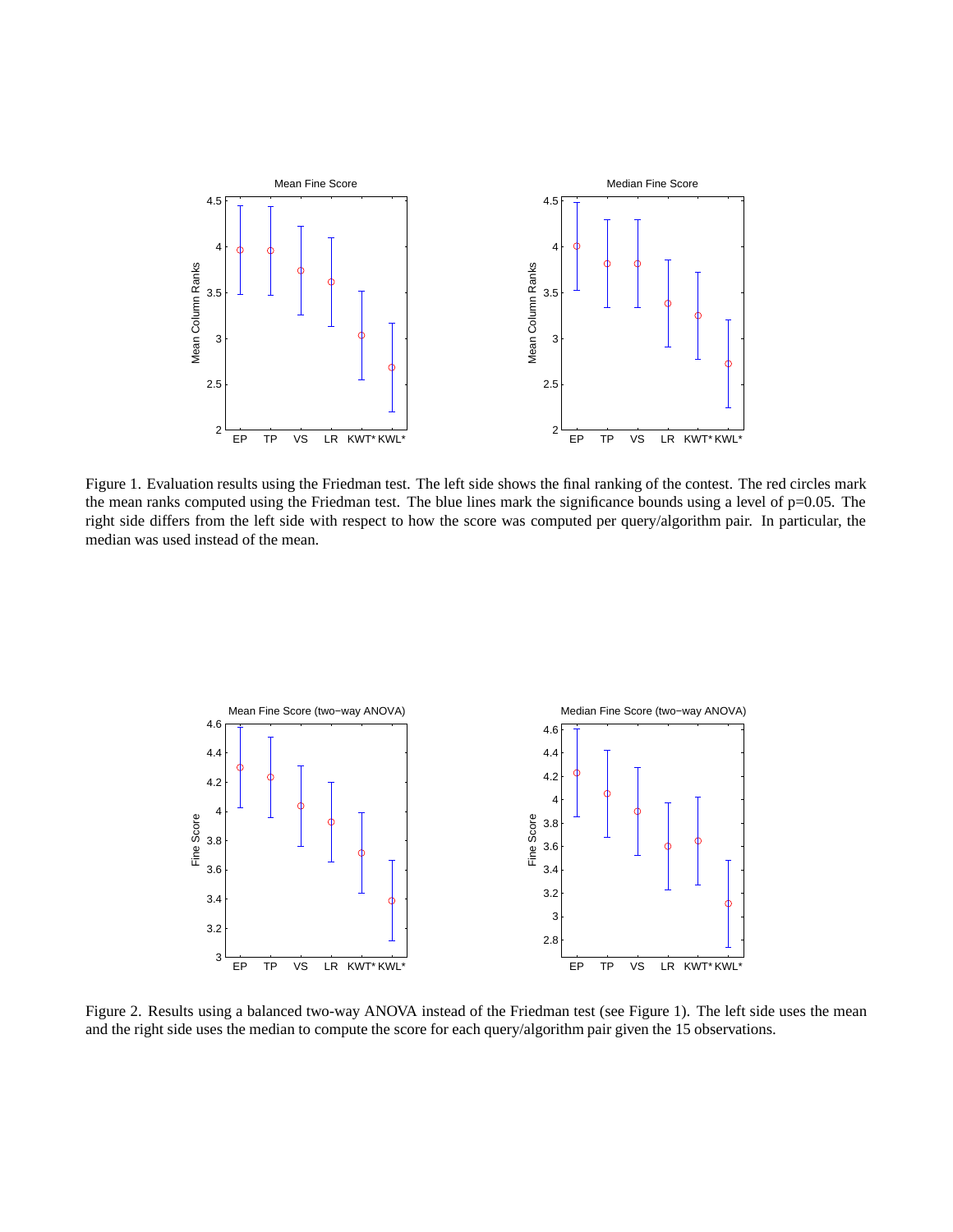

Figure 3. Histogram of the 60 scores per algorithm. On the left side the scores are computed as the mean of all 15 observations (subject ratings) and on the right side as the median.

ber of very similar ratings (VS) and about the same number of not similar ratings (NS) as TP. The right side of Figure 4 shows a similar visualization using the fine scale data. As can be seen, both scales have produced very similar results except that the fine scale resulted in more fine grained distinctions.

The MIREX webpage lists a number of statistics computed based on the broad scale data. There are a number of different ways to interpret the broad scale data. Each interpretation assigns a different number of points to each similarity category. The optimal interpretation depends very much on the final application. In the same way the broad categories are assigned to different points the fine scale could be mapped to a non linear scale to emphasize certain areas of the scale differently.

Given a specific interpretation the average of points assigned to an algorithm per query is used for further analysis. The statistics are listed in Table 2 and Figure 5 shows the corresponding significance boundaries using the Friedman test (and the mean to compute the scores).

### **4.5. Other Statistics**

In addition to the results of listening test a number of other statistics were computed. These are based on a collection of 5000 pieces which included 330 cover songs. For some of the statistics reported here, the cover songs were filtered from the collection. In general the statistics are based on

computing the compute distance matrix  $(5000 \times 5000 \text{ val-}$ ues).

#### *4.5.1. Computation Times*

Figure 6 shows the computation times for some of the submissions. When interpreting the results it is necessary to consider that some of the algorithms have not been optimized with respect to computation times. However, the measured computation times are rough indicators of the complexity of each algorithm.

Overall G1C is fastest to extract the features from the 5000 songs and compute the complete distance matrix. G1C requires only about half the time to extract the features than the next fastest submission. Lidy & Rauber (LR) submitted by far the fastest algorithm with respect to the distance computation time. Depending on the task this can be a significant advantage. However, to improve the distance computation time of G1C and TP, for example, M-trees [13] and other indexing strategies could be used. In particular, for most applications it is not necessary to compute a complete distance matrix.

#### *4.5.2. Characteristics of the Similarity Spaces*

Most similarity space indexing algorithms make assumptions about the similarity space. To study the properties of the similarity space three aspects were analyzed for those algorithms which allowed computation of the complete dis-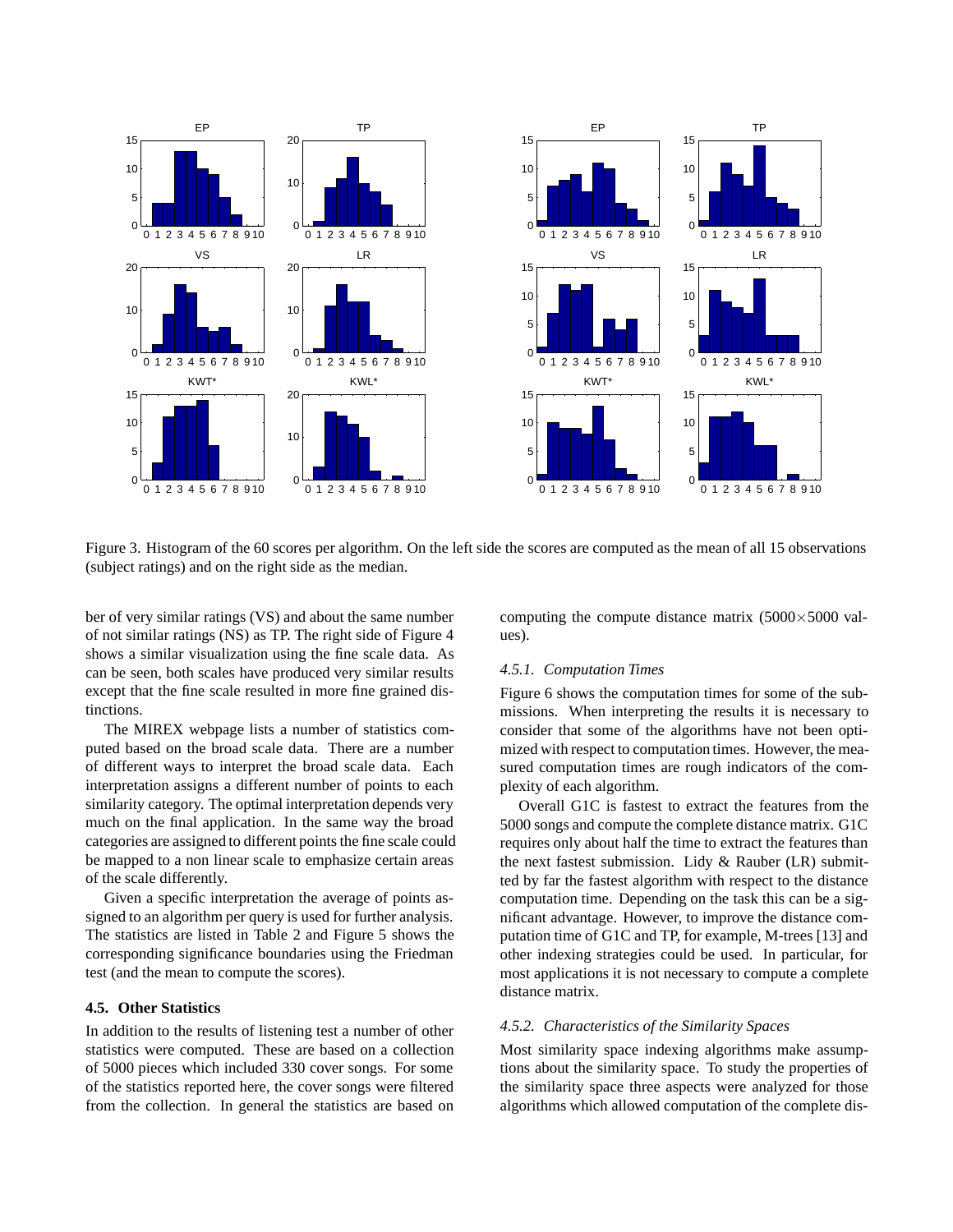

Figure 4. The left side shows the number of times per algorithm the songs were rated with each of the broad similarity scale categories. The categories on the broad scale are: not similar (NS), somewhat similar (SS), and very similar (VS). The right side uses the data from the fine scale. For each algorithm the lowest block (green) corresponds to a rating of 10, the highest block (red) to a rating of 0. All ratings are rounded to the nearest whole number.

|                      |          | Points per Category |    |      |      |      | Scores |        |          |
|----------------------|----------|---------------------|----|------|------|------|--------|--------|----------|
| Abbreviation         | NS       | SS                  | VS | EP   | TP   | VS   | LR     | $KWT*$ | $KWI$ .* |
| Greater <sub>0</sub> |          |                     |    | 62.7 | 62.3 | 58.6 | 57.9   | 55.7   | 50.9     |
| Psum                 | $\Omega$ |                     |    | 42.5 | 41.1 | 38.8 | 37.4   | 34.9   | 31.3     |
| Wcsum                | $\Omega$ |                     | 3  | 35.8 | 34.0 | 32.3 | 30.6   | 28.0   | 24.8     |
| Sdsum                | 0        |                     | 4  | 32.4 | 30.5 | 29.0 | 27.1   | 24.6   | 21.6     |
| Greater 1            | 0        |                     |    | 22.3 | 19.9 | 19.1 | 16.9   | 14.2   | 11 8     |

Table 2. Evaluation scores using the broad scale data for different interpretations of the data. The values are normalized so that the scale ranges from 0 (complete failure) to 100 (perfect). The general tendency is the same regardless of the points per category.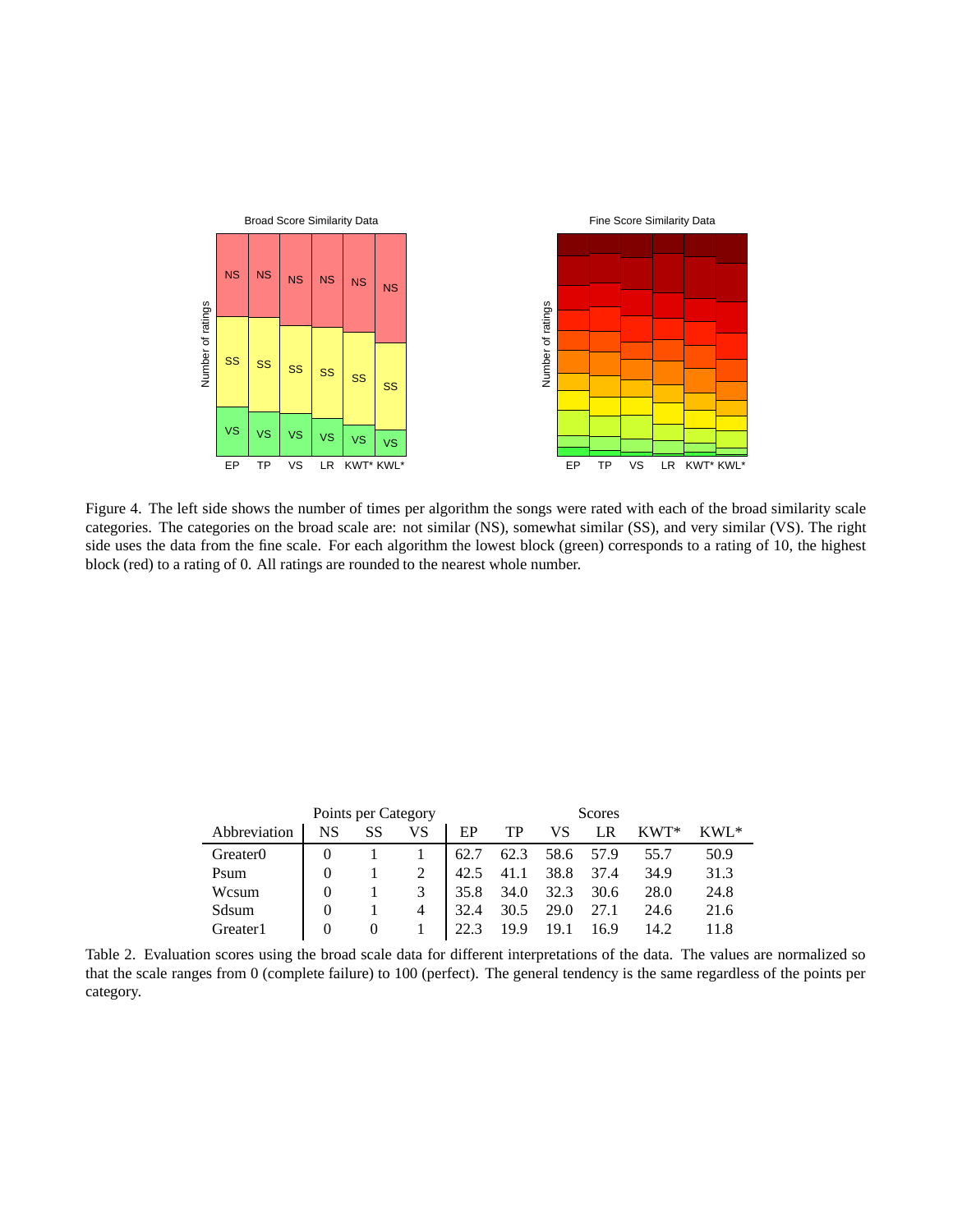

Figure 5. The same evaluation results as shown in Figure 1 except that the broad score (with different interpretations) is used instead of the fine score. In terms of the insignificance of the differences the results are similar to those using the fine score data.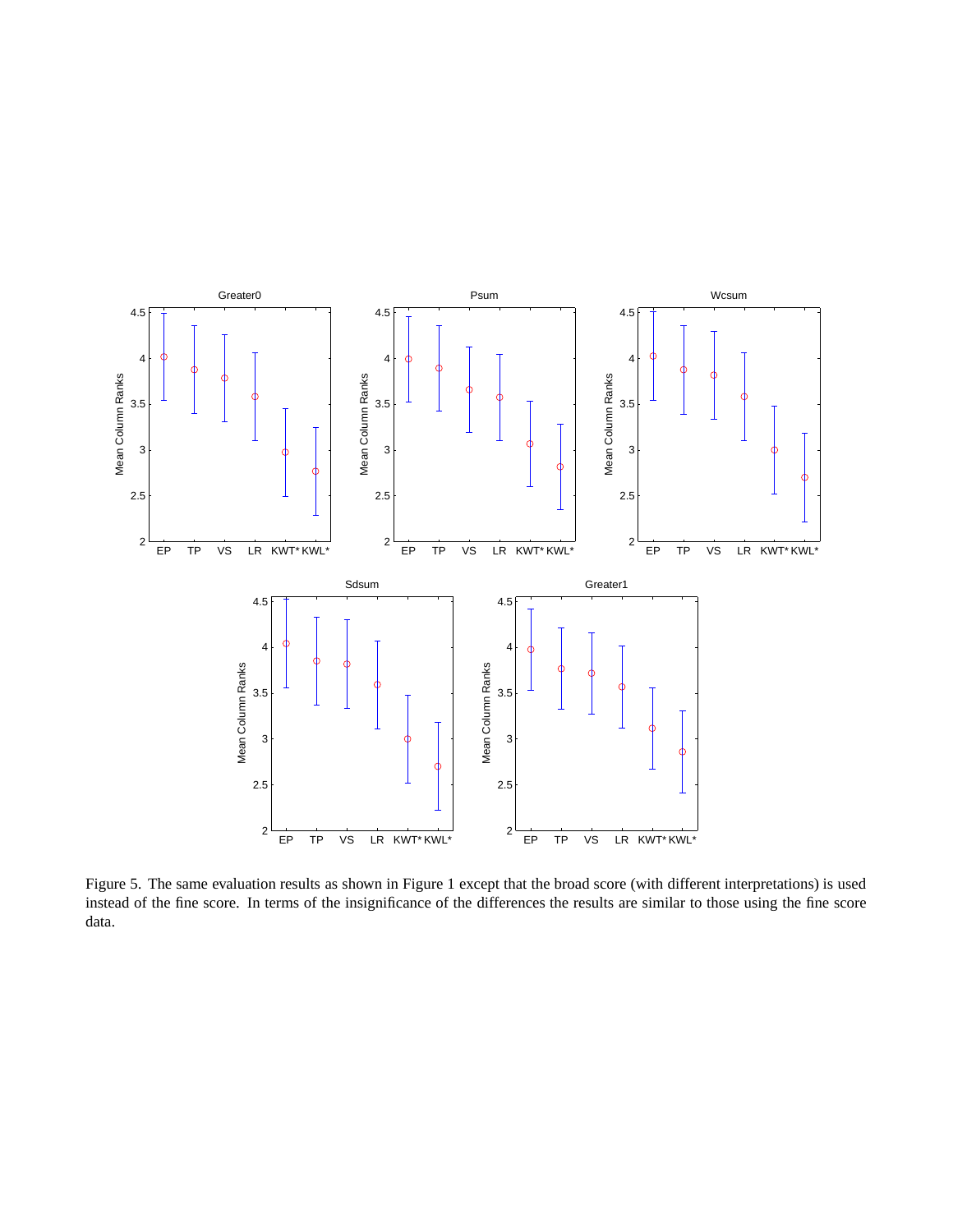

Figure 6. Computation times for some of the submissions. The lower part of each bar (yellow) is the feature extraction time (for 5000 songs). The upper part (blue) is the distance computation time for the complete distance matrix (which requires computing the distance of 12.5 million song pairs). For KWL\* the times for the individual parts were not recorded. The VS submission was not able to compute the full distance matrix within a reasonable amount of time. The times were measured on a machine with: Dual AMD Opteron 64, 1.6 GHz, 4 GB RAM, running Linux (CentOS).

tance matrix within reasonable time. <sup>5</sup>

First, the problem of "always similar songs" (also known as "hubs") was analyzed. Hubs in music collections were first reported by Auctouturier & Pachet [14]. A detailed discussion can be found in [15]. A hub is a song that (according to the computational model of similarity) is very similar to a large number of other songs. However, this computational similarity does not correspond to perceptual similarity.

Some similarity measures (such as those based on spectral similarity) are affected. However, the number of these hubs is usually very low, and in a collection of several thousand pieces only few can be observed. Hubs are easy to detect when analyzing a distance matrix, however, they are difficult to detect when only computing a number given two songs. Tim Pohle's submission uses an interesting approach to prevent extreme hubs.

Table 3 shows the maximum number of times a song appeared in the top 5 ranks. The main observation is that in the subset of cover songs one "always similar" song appeared for G1C but not for the other submissions. The existence of "always similar" outliers for G1C was also documented in [2].

Very closely related to the analysis of "always similar" songs is the question if there are any songs which never occur in the top 5 rankings. In the collection used for this contest, no cases of "always dissimilar" songs were found. However, as shown in [2] songs which are dissimilar to almost all songs in the collection (including songs which sound similar) can occur using G1C.

Of interest is also if the triangular inequality holds in the

| Collection Size |      |      |      | $EP$ TP LR KWT* KWL* |    |
|-----------------|------|------|------|----------------------|----|
| 4670            | 48.  | -62. | -42. | 61                   | 24 |
| 5000            | 1753 | 62.  | 42.  | 61                   | 24 |

Table 3. Maximum number of times a song was ranked in the top 5 most similar songs of all songs. The lowest possible value is 5. The highest possible value equals the size of the collection minus 1.

similarity space the submission defines. The triangular inequality states that the sum of the distances AX and BX is larger or equal to the distance AB (in our case A, B, and X are songs). This inequality is an important characteristic of metric spaces and a number of algorithms (especially indexing algorithms) rely on it. To measure the degree to which the submissions fulfill the inequality a random sample of triangles is drawn from the distance matrix. Each of these triangles is tested whether the inequality is fulfilled. For the submissions G1C, KWT\*, and LR the inequality held for all samples drawn. For TP the inequality held in about 32% of the cases, and for KWT\* in about 54%.

In [2] a different music collection is used and G1C fulfills the inequality only in 36% of the cases. One possible explaination could be that the submitted version of G1C is not exactly the same as the one used on [2]. The only difference is that the contribution of the spectral similarity is set to zero if nummerical problems occur when computing the inverse covariance matrix. However, nummerical problems only occur very seldomly.

# *4.5.3. Genre-based Evaluation*

Previous work has shown that  $e^{\sqrt{x}}$  ations based on genre data correspond to evaluations based on similarity ratings gathered in listening tests [2]. However, the genre data available for the music collection used in this contest was not reliable. For example, Britney Spears and Depeche Mode are assigned to the same genre (rock). Furthermore, the distribution of songs per genre is very unbalanced. This is reflected in the results computed using an artist filter which do not reflect the results from the listening test.

The results without using an artist filter are more useful, because they basically measure the artist identification performance. However, identifying artists and finding similar pieces are not the same tasks. For example, an algorithm that can identify recording environments or other production effects might perform very well for artist identification but not for music similarity. for a more detailed discussion on this see [5, 2].

## **5. Discussion**

There are two reasons why the measured differences (using the listening test data) were not significant. First, the differences between the algorithms are very small. Second, the evaluation procedure was not adequate to measure these

<sup>5</sup> The analysis was implemented by Kris West.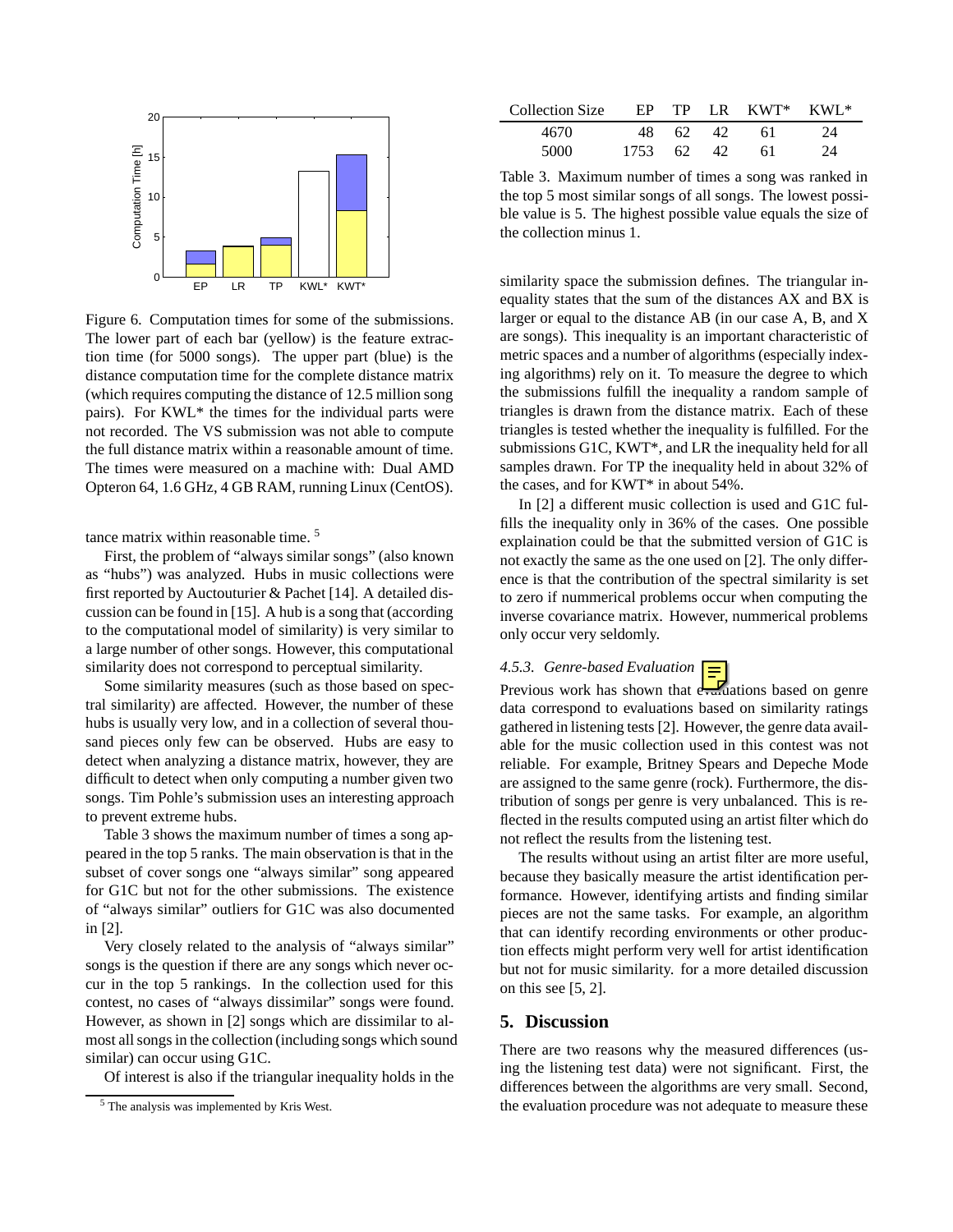small differences.

## **5.1. Glass Ceiling**

Aucouturier and Pachet pointed out a glass ceiling for spectral similarity [14]. The results of this listening test have confirmed this ceiling. In particular, G1C is only marginally better than the author's submission to the MIREX 2005 and ISMIR 2004 genre classification contests [2]. The main improvements from 2004 and 2006 have been in terms of computation time which has been reduced by several magnitudes.

Thus, it is not surprising that some of the submissions have reached the same glass ceiling. In particular, the overall difference between G1C and TP is very difficult to measure.

#### **5.2. Evaluation Procedure**

A very straightforward approach to increase the power of the test (and allow us to measure significant differences) would have been to use a larger number of queries. To reduce the overall load on the subjects, fewer subjects per rating and fewer candidates per algorithm and query could be used. Thus, more than 10 times as many queries could have been used in the evaluation without increasing the effort per subject.

Using fewer candidates per algorithm and query would also have the advantage that the size of the local context would be reduced. The local context is the context in which the subjects rate the songs. This context consists of the query, and the 30 candidates to be rated. A smaller local context is likely to lead to more consistent ratings.<sup>6</sup> For example, in [2] the local context consisted of only 3 songs and the consistency was higher. However, when using a larger context (e.g. when evaluating several algorithms) the subjects should be given tools to help them apply ratings consistently. One such option would be to implement a sort function for the ratings.

Figures 7 and 8 visualize the consistency of the ratings. Figure 9 shows the consistency of the ratings from the listening test described in [2]. The consistency is computed as follows. For each query and candidate pair  $(60 \times 30)$  there are 3 ratings (by three different subjects). We compute the absolute differences between these ratings. In total this results in  $60\times30\times3$  absolute differences. In an ideal case all of these would be zeros. In the worst case (worse than random) a large proportion of these values would be 10 (which is the maximum possible disagreement on the fine scale from 0-10).

The consistency can be quantified and compared using the ratios of pairs with a very high consistency. In particular, the first quarter of bins (using the histograms in Figures 7-9) is considered to be highly consistent. In case of the broad



Figure 7. Histogram of absolute rating differences (broad score).



Figure 8. Histogram of absolute rating differences (fine score).



Figure 9. Histogram of absolute rating differences for the listening test reported in [2] where a scale from 1-9 was used.

<sup>&</sup>lt;sup>6</sup> It is important to note that splitting the candidates per query into two or more sets is not a solution. If the candidates are rated in a different local context than the ratings are not comparable. As a result a test such as the Friedman test could not be used to evaluate the results.